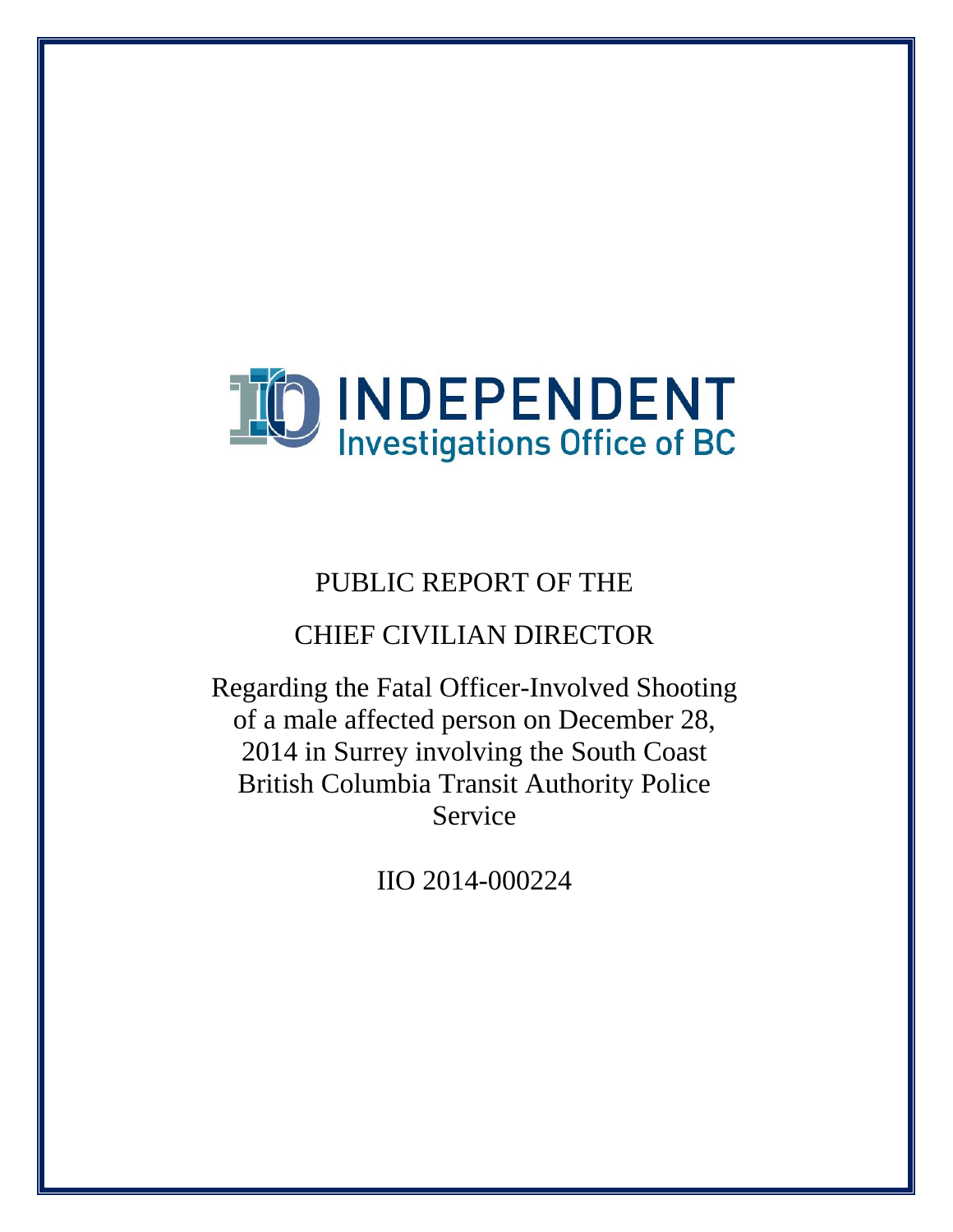# **INTRODUCTION**

The Independent Investigations Office (IIO) is responsible for conducting investigations into all officer-related incidents which result in death or "serious harm" (as defined in Part 11 of the Police Act) within the province of British Columbia. The Chief Civilian Director (CCD) of the IIO is required to review all investigations upon their conclusion, in order to determine whether he considers "that an officer may have committed an offence under any enactment, including an enactment of Canada or another province" (see s.38.11 of the Police Act). If the CCD concludes that an officer may have committed an offence, he is required to report the matter to the Crown counsel. If the CCD does not make a report to the Crown Counsel, he is permitted by s.38.121 of the Police Act to publicly report the reasoning underlying his decision.

In this public report, the CCD includes a summary of circumstances that led to the IIO sustaining jurisdiction and a summary of the findings of the investigation.

**This is a public report related to a fatal officer-involved shooting of a male affected person on December 28, 2014 in Surrey, B.C. The male was shot by an on-duty officer of the South Coast British Columbia Transit Authority Police Service (Transit Police) on the morning of December 28, 2014. He died in hospital that morning from a combination of a gunshot wound and self-inflicted stab wounds.**

Pursuant to s.38.11 of the Police Act, RSBC 1996 Chapter 367, theCCD has reviewed the concluded investigation. The CCD does not consider that any officer may have committed an offence under any enactment and will not be making a report to the Crown Counsel.

In this public report, the CCD is only permitted to disclose personal information about an officer, an affected person, a witness, or any other person who may have been involved if the public interest in disclosure outweighs the privacy interests of the person. Prior to disclosing any personal information, the CCD is required, if practicable, to notify the person to whom the information relates, and further, to notify and consider any comments provided by the Information and Privacy Commissioner (s.38.121(5) of the Police Act). In this case, the CCD has considered the advice provided by the Information and Privacy Commissioner in support of identifying the affected person. However, at the request of the family of the deceased, the affected person will not be identified by name.

# **NOTIFICATION AND JURISDICTION DECISION**

On December 28, 2014 Transit Police officers responded to a complaint of a male causing a disturbance at the Surrey Central SkyTrain station. While enroute, Transit Police officers continued to monitor Surrey RCMP radio channel and were made aware of reports that a male was stabbing himself in the Safeway store at King George Boulevard and 102 Ave in Surrey.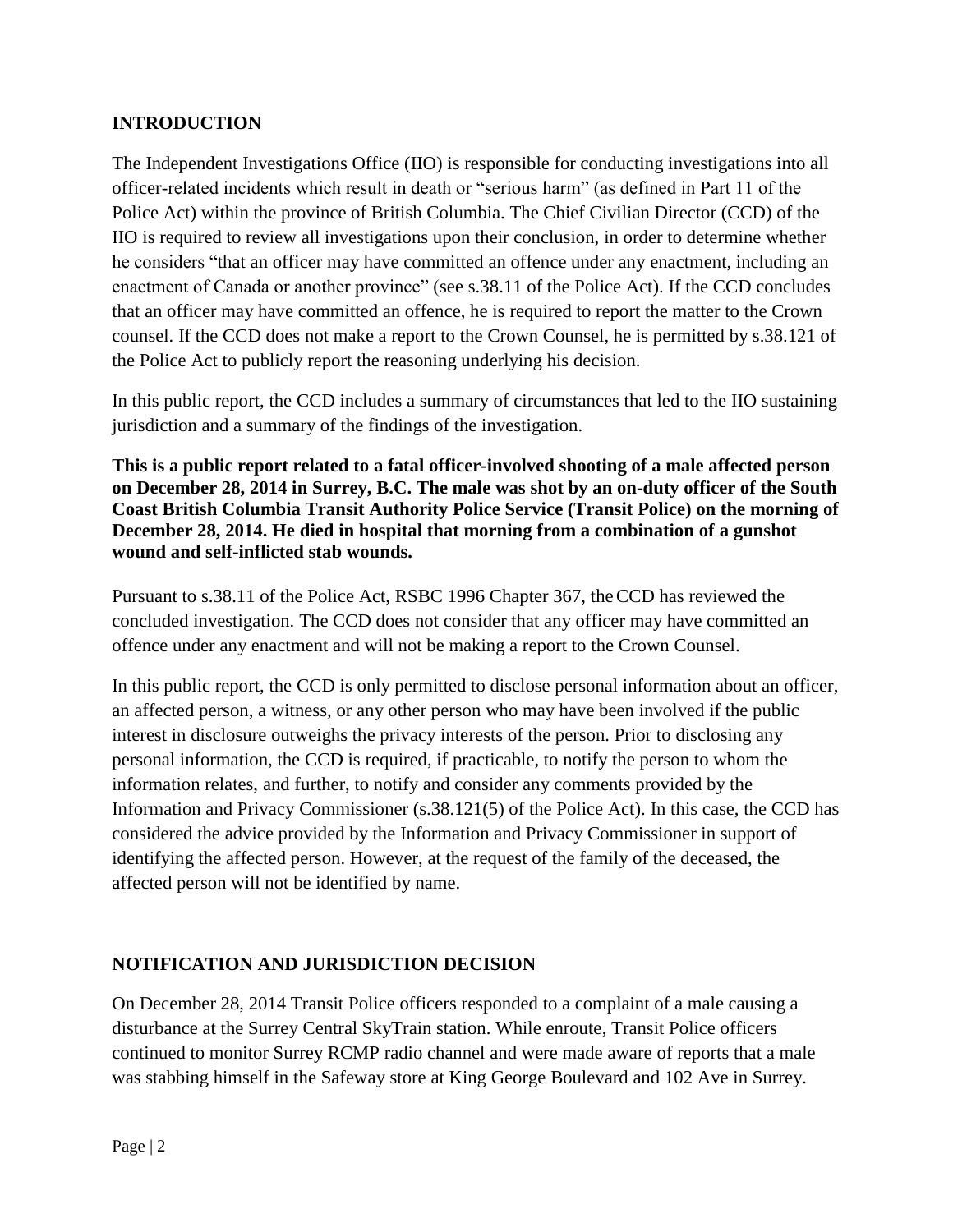Due to their close proximity, the officers redeployed to Safeway. Transit police officers are empowered to take police actions and their re-deployment was in compliance with their sworn duty and obligation as peace officers. Transit Police officers have the same authority as other B.C. police officers and are subject to IIO investigations under the *Police Act*. 1

The officers attempted to engage the affected person who was stabbing himself with knives in Safeway. Officers directed him to put down the knives. He moved towards the officers and was then shot.

The IIO was notified by the Surrey RCMP and had jurisdiction as the death of the affected person is within the mandate of the IIO. The purpose of the IIO investigation was to determine whether any officer may have committed any offence in relation to the incident.

# **ISSUES**

There are a number of legal issues to be considered in order to determine whether a report to Crown counsel must be made. In this case, the legal issue to be considered is whether the officer committed any offence with respect to the shooting of the affected person. If the death was the result of an unreasonable or excessive use of force, the officer(s) could be liable for the offences of murder, manslaughter or criminal negligence causing death.

# **TIMELINE**

All times cited below were on the morning of December 28, 2014. Times are taken from two unconnected CCTV systems, the Police Dispatch and 911 telephone systems. Safeway CCTV is approximately one minute behind the other information sources.

- 07:49 affected person is seen at the Surrey Central SkyTrain station acting in an erratic manner;
- 07:57 he enters nearby store seeking a knife;
- 08:03 affected person enters Safeway;
- 08:06 affected person is seen to be making stabbing motions into his body;
- 08:07 911 calls from Safeway supermarket regarding male stabbing himself;

 $\overline{\phantom{a}}$ 

<sup>&</sup>lt;sup>1</sup> Transit Police is a multi-jurisdiction police agency that provides policing services to 22 different jurisdictions in addition to transportation in the Lower Mainland. Transit police officers are required to adhere to the same policing standards as all other municipal policing agencies in B.C.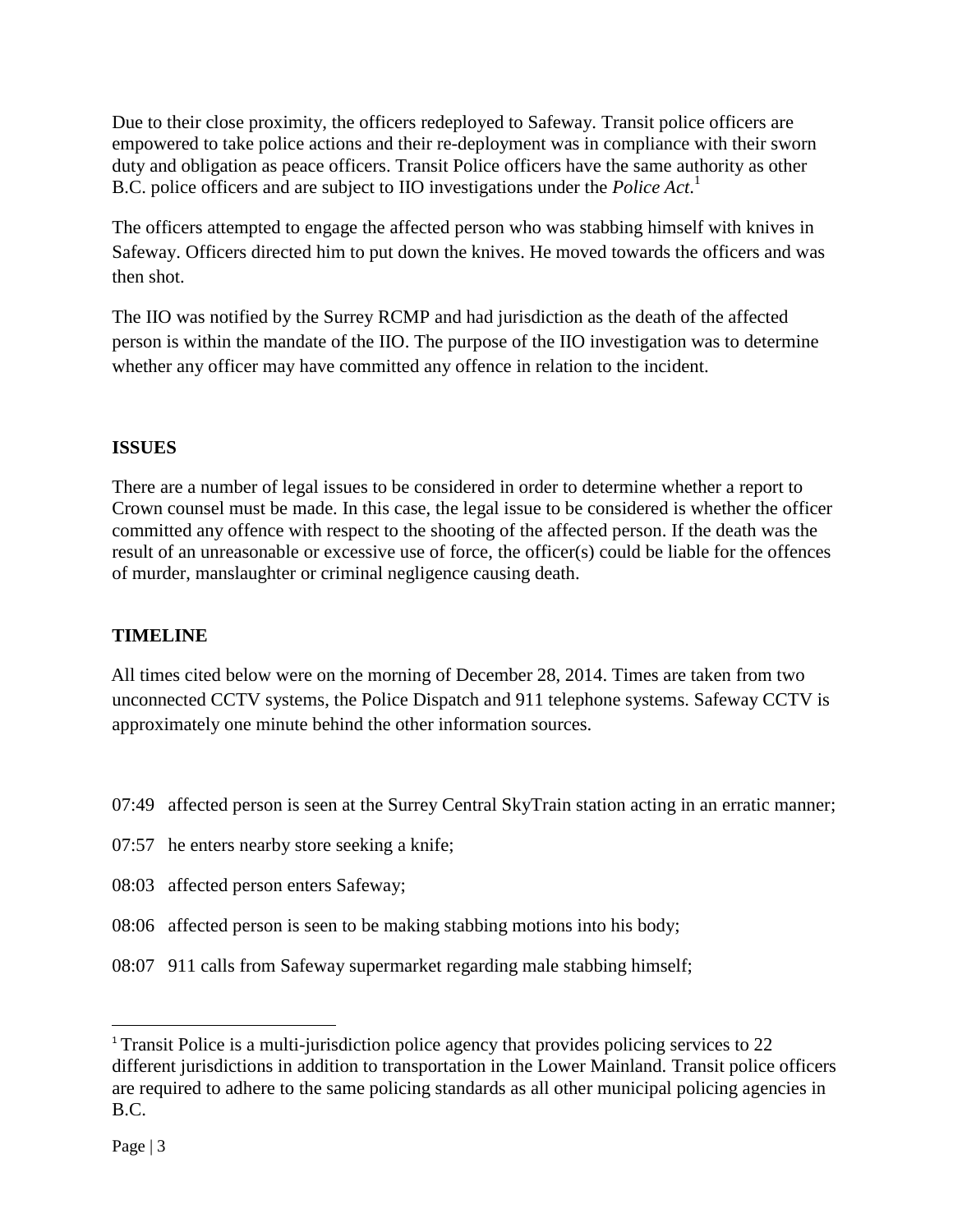08:08 two Transit officers are dispatched to Surrey Central and who then re-deploy

to Safeway regarding a male stabbing himself;

- 08:09 Transit Police arrive on the scene and enter Safeway;
- 08:09 Transit Police and affected person interact, resulting in shots being fired.

#### **EVIDENCE CONSIDERED**

Evidence examined included statements made by civilians, a witness officer and a subject officer; CCTV footage; medical evidence; firearms evidence; forensic evidence collected from the scene; as well as training records of officers involved. Transit Police policy on firearms and use of force options was also examined.

#### **AFFECTED PERSON**

As the affected person is deceased no statement is available. He was 23 years of age when he died. The IIO was advised that he lived in Hazelton.

He was observed on CCTV footage in the time leading up to his interaction with Police. The Safeway CCTV footage shows the affected person stabbing himself and moving towards the officers before being shot.

Using the Safeway CCTV in conjunction with witness statements, the IIO plotted the affected person's movements through the Safeway store during the approximate five and one half minutes prior to police arrival and is shown in red. The movements of the two involved officers are plotted in blue. The plan diagram below is shown with north at the top.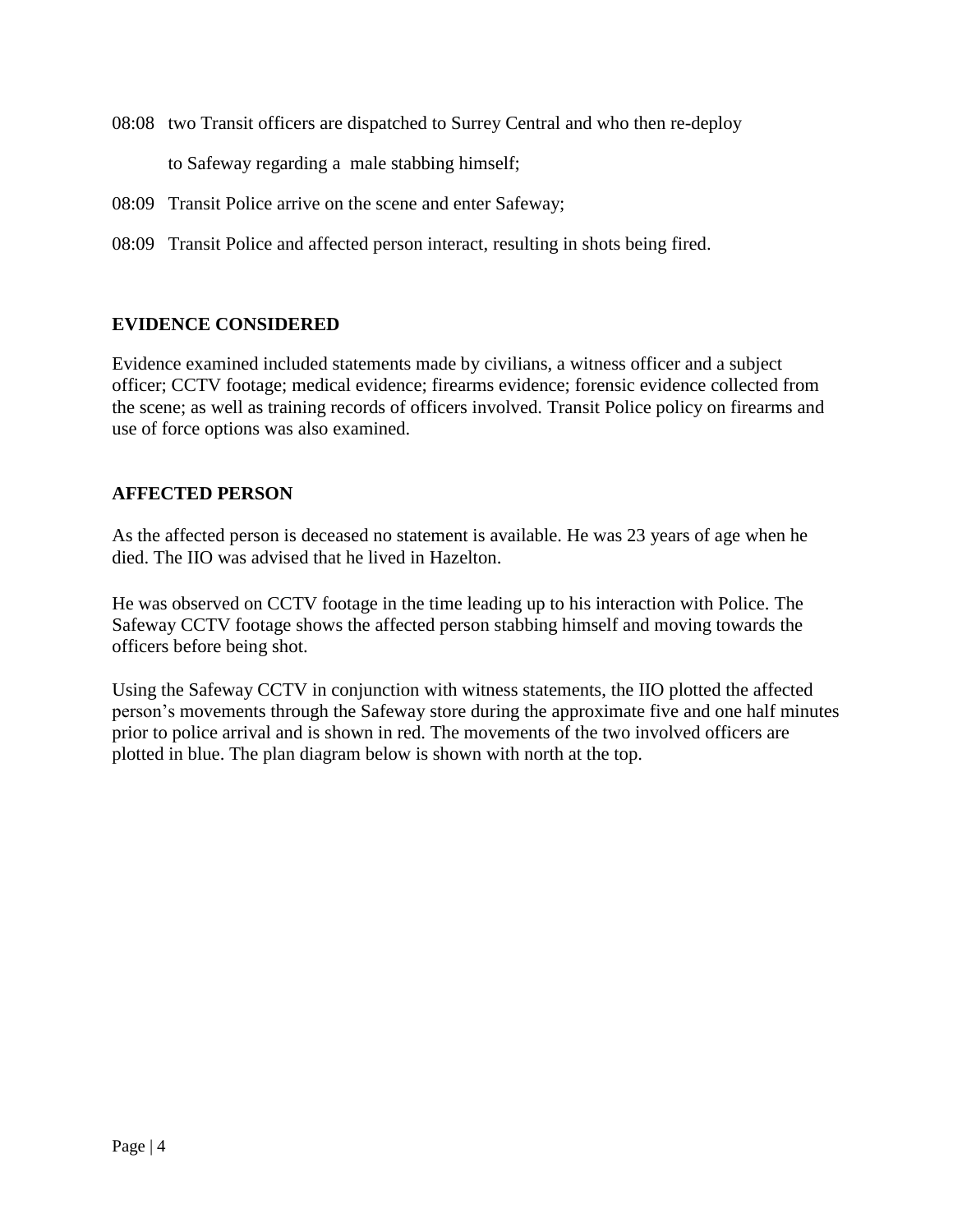

# **CIVILIAN WITNESSES**

More than twenty witness statements were taken. Most heard or saw two shots fired, heard repeated warnings by police to either "drop the knife" or "get down" and gave various descriptions of the affected person's movement toward the officers and that he had a knife or two knives in his hand(s). This movement was alternatively described as "lunged," "launched," "lunging," "moving towards" and "inching towards" the officers. Only one witness said that both officers fired their weapons, while others who were witness said one of the officers shot twice or they weren't sure. Not all witness statements are summarized below but all have been considered in the preparation of this decision.

#### **Civilian witness 1 (CW1)**

CW1 is a transit bus driver who provided a written statement to police. She observed the male screaming in the bus loop and headed in her direction as she closed her doors. She stated the affected person threw himself against the bus doors and was screaming and yelling as he walked away.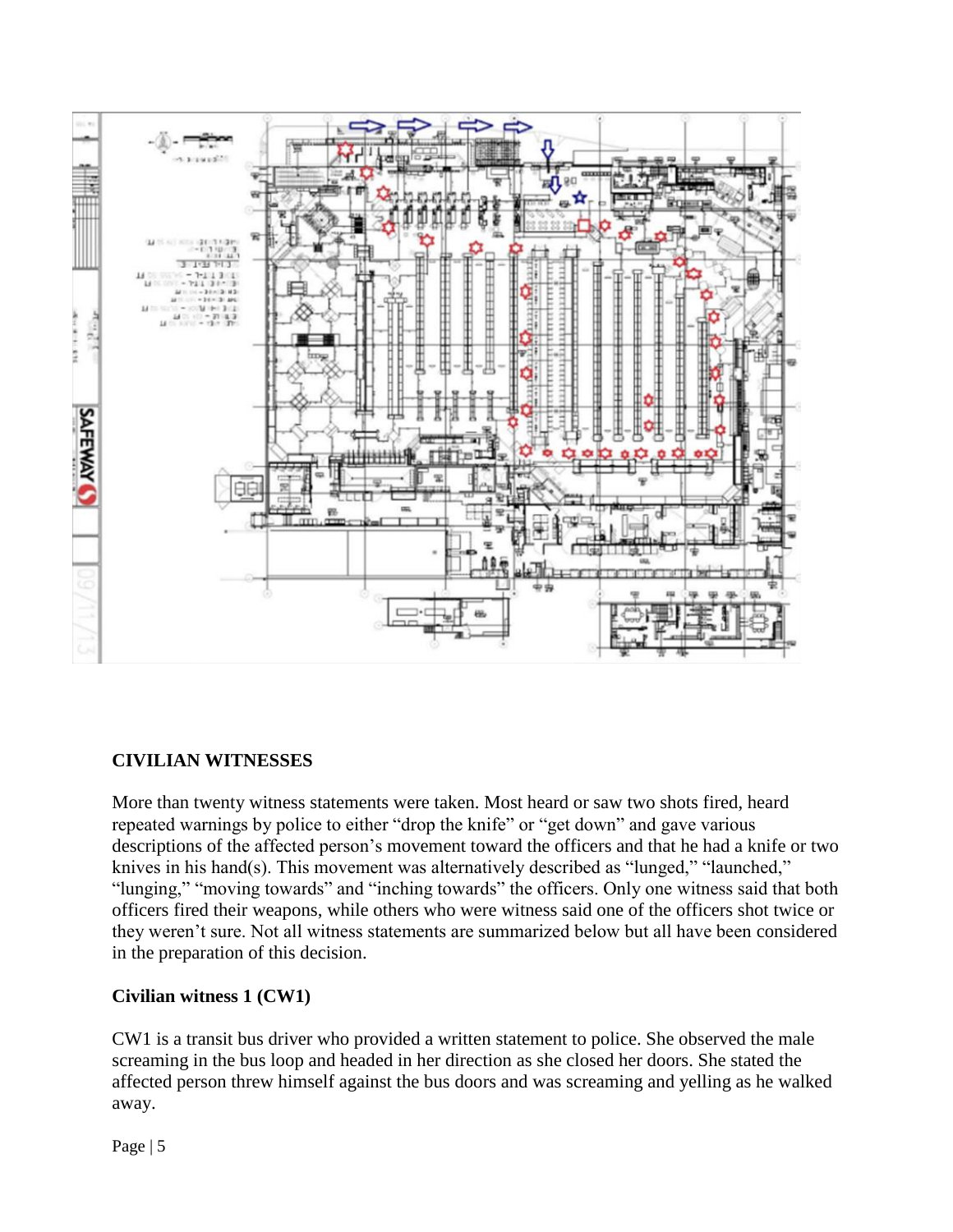# **Civilian witness 2 (CW2)**

CW2 works across from the Surrey Central SkyTrain station. CW2 told IIO investigators the affected person entered the store and asked for a knife. According to the store CCTV, the affected person was in from 7:57:10 to 7:58:10.

CW2 called 911 and stated the affected person, "kept saying, give me a knife."

#### **Civilian witness 3 (CW3)**

CW3 is a security employee working in Safeway. CW3 told IIO investigators that he observed the affected person enter Safeway and examine a knife display at the front of the store. CW3 then followed the affected person as he walked through an aisle and signalled to a colleague (CW4) to monitor the affected person.

CW3 left the aisle and a few minutes later he heard loud yelling. One of the Safeway employees was talking to the affected person: "OK, calm down. Don't do this. Put down your knife. Don't do this. Calm down. Nothing will happen to you."

CW3 said he saw the affected person shirtless and had a knife in each hand. He said the affected person was speaking slowly and said, "I didn't do this. I never did this. I want to die."

CW3 said the affected person stabbed himself in the torso with both knives and was bleeding as he fell to the ground face down and lay on his stomach holding the knives under his body.

CW3 said the affected person stood back up after one or two minutes and walked to a different section in Safeway. At that time, CW3 said he noticed a male and female officer enter the store and stood about five to six meters from the affected person.

CW3 told IIO investigators the male officer asked the affected person to put the knife down but he did not comply. CW3 noted the affected person stood bent forward with hands down while he held the knives. He moved within two to three feet in the area. The officers took out their guns and pointed at the affected person. CW3 stated that the officers said "We'll shoot, we'll shoot you. Put your knife down"

CW3 said the affected person did not respond and started moving towards the officers. CW3 was standing about five to six feet away from the incident and he heard two shots fired.

CW3 said the affected person took two to three steps toward the police between the two shots and over a period of approximately one to two seconds and during which time the female officer said, "put down your knife. Don't move, don't move ahead. Stay where you are" and then a second shot was fired.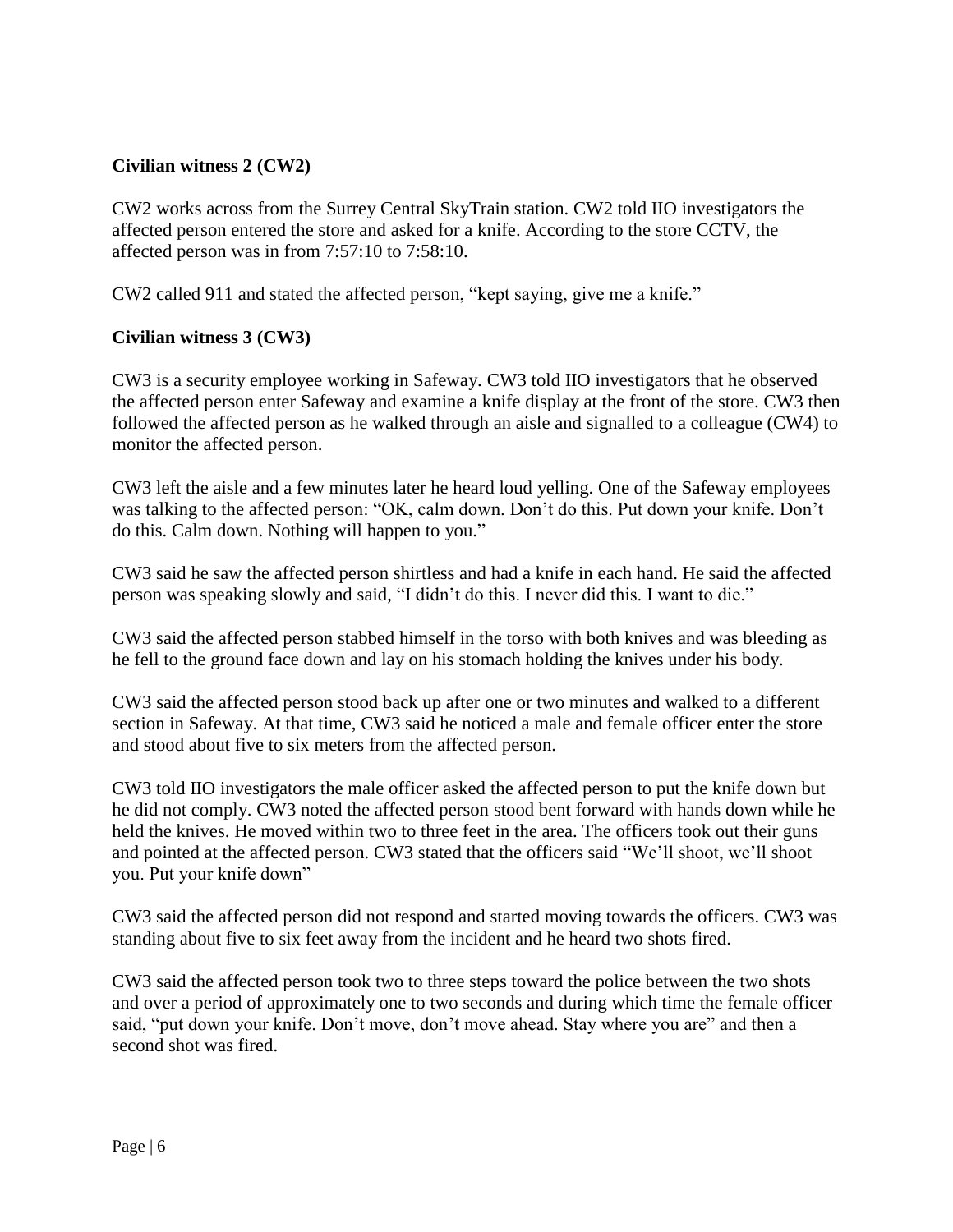CW3 said the affected person put his right hand on the upper thigh area and fell to the ground and landed on his left side. The affected person had one knife in his left hand when he went to the ground and was groaning in pain. The officers stopped pointing their guns and moved towards the affected person. CW3 did not see if the officers removed the knife from the affected person.

# **Civilian witness 4 (CW4)**

CW4 is also a security employee working in Safeway. He told IIO investigators that the affected person went to one of the aisles and opened a package of paring knives. He then moved towards the front of the store, removed his sweater and began to stab himself in the torso. CW4 called the police as the affected person lay on the floor for about 15 seconds. The affected person got up, and still with the knives in hand made his way to the front area of the store.

As the Transit Police arrived, CW4 said he heard the officers order the affected person about six to eight times to put the knives down. CW4 said the affected person ignored their commands and was moving towards the officers. CW4 said the blades of the knives were pointed up and out as the officers fired.

CW4 said he believes both officers shot but was not sure. He thought there were two or three shots one of which hit the freezer and one he thought hit the affected person's leg. He estimated police had their guns drawn for a total of 10 to 12 seconds.

# **Civilian Witness 5 (CW5)**

CW5 is a Safeway employee. He told IIO investigators he saw a male take a package off a shelf, and took out two knives. CW5 said the male removed his shirt and repeatedly stabbed himself in the stomach and then went to the ground and was bleeding profusely.

CW5 said when the male got up he walked out of the aisle but did not threaten anyone and was muttering something like, 'They think I did something,' or, 'they think I hurt somebody'.

CW5 said he tried to talk to him when the officers walked into Safeway and towards the affected person. CW5 then yelled to inform them that the male had knives. The officers then drew their firearms and backed away to about 10 to 15 feet from the male.

CW5 told IIO investigators the officers ordered the male to put the knives down several times but he lunged at them. "They fired two shots. I think one missed and one hit him. He went down. He got up and as he was getting up, he said, 'Please kill me. Please kill me.' And he lunged at them again and then there was another, it was either one or two more shots, then he went down again," CW5 said.

When the male lunged at police the second time, CW5 estimated he was approaching within sixfeet of the officer. He did not know which officer fired at any time.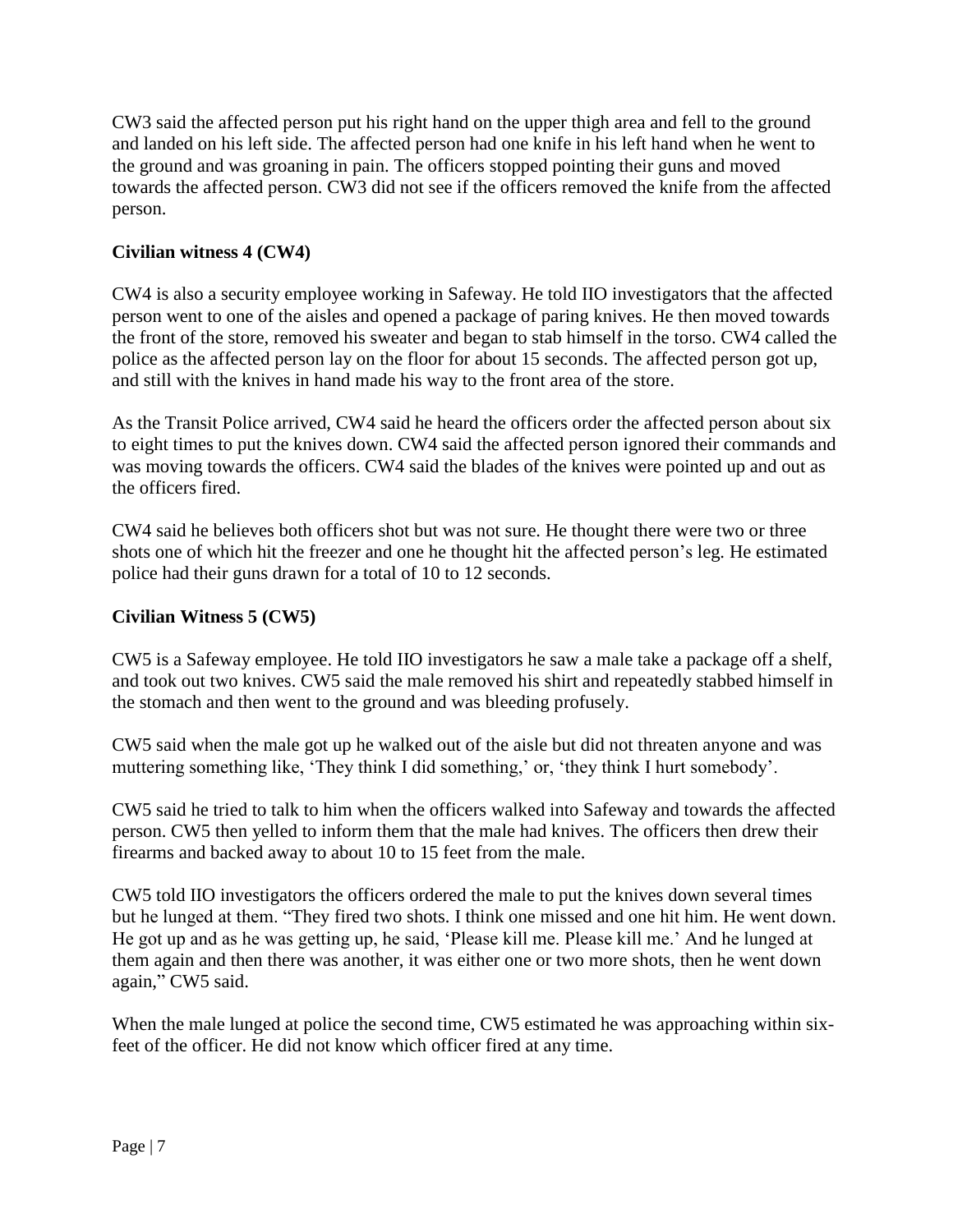CW5 could not remember if the male had the knives in his hand once he got back to his feet, but stated police kicked the knives away after the second round of shots.

### **Civilian Witness 6 (CW6)**

CW6, also an employee at Safeway, said she saw the officers' interaction with the male as they ordered him to put the knife down. CW6 described that the affected person started swinging at the officers and there were two shots fired. She said the first shot, "I don't know if it missed or hit and then there was a second shot that hit and he fell down...the male officer fires off one shot, and then I hear a second shot cause I don't know if it missed or hit or what and then I see him, the guy with the knife, fall down."

CW6 said officers were giving the male commands but he moved towards them and made slashing motions with the knife. She described the distance between the officers and the male as:

"Not very much. He wasn't close enough to hit the officer, but if he were to take couple, he was only a few steps away like he could take two big strides and he could have been at the officer."

# **Civilian Witness 7 (CW7)**

CW7 is also an employee of Safeway who was directed by a manager to go outside and await the police. About one minute later Transit Police arrived. He said that he entered directly behind the officers.

CW7 said he could see the affected person making his way towards them and 40-50 feet away from the doors. Both officers gave commands for the affected person to drop the knife.

"I noticed he had a knife in his hand," CW7 told IIO investigators. He added the affected person started pretending that he was going to attack the officers and was stepping forward a pace and swinging the knife. The officers were telling him to, "drop the knife, drop the knife."

CW7 said he had a clear and unobstructed view of the incident and stated that his concentration was on the female officer and the affected person. He saw the female officer draw her gun, and the affected person was entirely focused on the female officer and did not look at the male officer at all.

CW7 told IIO investigators there was no obstruction between the female officer and the affected person as he kept moving closer to the female officer. CW7 said his viewpoint was very similar to that of the female officer as he was only 10 feet to her right and the male officer was to her left as she shot.

"I saw her pull out her weapon, told him repeatedly, drop the knife, drop the knife. He wouldn't listen," CW7 said. "She shot and I was watching to see where he got hit and I didn't, I didn't see anything. I didn't see him get hit. I assumed there was blanks in the gun and they were trying to scare him … he came towards her and she shot again and as soon as she shot again and hit him he went to the ground and as soon as he went to the ground I left."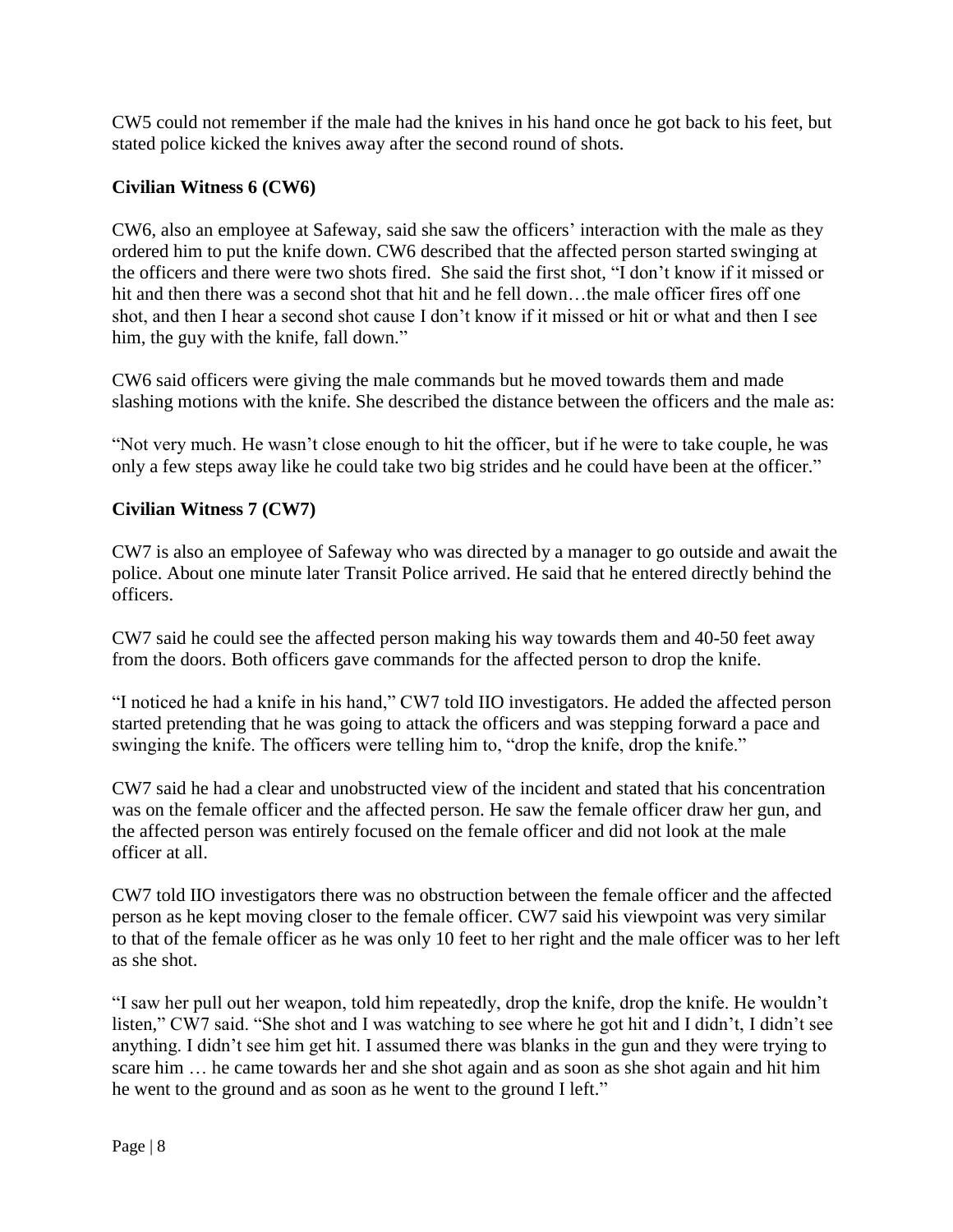"I would say he was probably 10 feet away when the second shot went off … I would say he was 12 feet away on the first shot and both shots he was coming at her," CW7 said.

# **OFFICERS' STATEMENTS**

Two officers were present when the affected person was shot. Both officers were initially designated as subject officers as it was uncertain whose firearm was discharged. The female officer provided a voluntary statement to the IIO acknowledging that all the shots fired were by her; as such the second officer was re-designated to a witness officer and interviewed by the IIO.

#### **Witness Officer**

The witness officer provided his duty to account report and was interviewed by IIO investigators. Below is a summary of his evidence from his report and interview.

The witness officer reported that Transit Police dispatch informed him and the subject officer of an agitated and irate male at Surrey Central SkyTrain Station and surrounding areas. While travelling to that location the officer heard over the Surrey RCMP channel of a male with the same descriptors in the Safeway store across the street from the Surrey Central SkyTrain Station who was stabbing himself and bleeding.

The witness officer reported that on arrival at the Safeway store, a Safeway employee outside stated that the male was inside with knives, bleeding and out of control. The employee pointed him in the direction of the entrance doors and the officers entered the Safeway store where he observed the affected person with no shirt, blood and knife stab wounds all over his abdomen and arms. The witness officer said the male had a knife in each hand and was waving his arms around, motioning quickly towards a female Safeway employee who was running away from him.

The witness officer said due to the knives in the male's hands, blood all over him and aggressive manner towards the female employee, he drew his service pistol from his holster and pointed it in the direction of the affected person. He reported that while doing this, he identified himself as a police officer and repeatedly demanded the affected person stop and drop the knives.

The officer continued his demands towards the affected person but all demands were ignored. He reported that the male then made a motion in his direction with both knives in hand and came towards him in an aggressive manner. The witness officer backed up to gain distance, while still pointing his firearm at the affected person. He said he is unable to estimate the distance that the affected person moved towards him, or the distance that the witness officer backed away. There were no obstructions between them and his focus was entirely on the affected person.

The witness officer said he continued to back away as he heard a shot. He did not look away from the affected person and assumed that his partner had fired. The affected person stopped,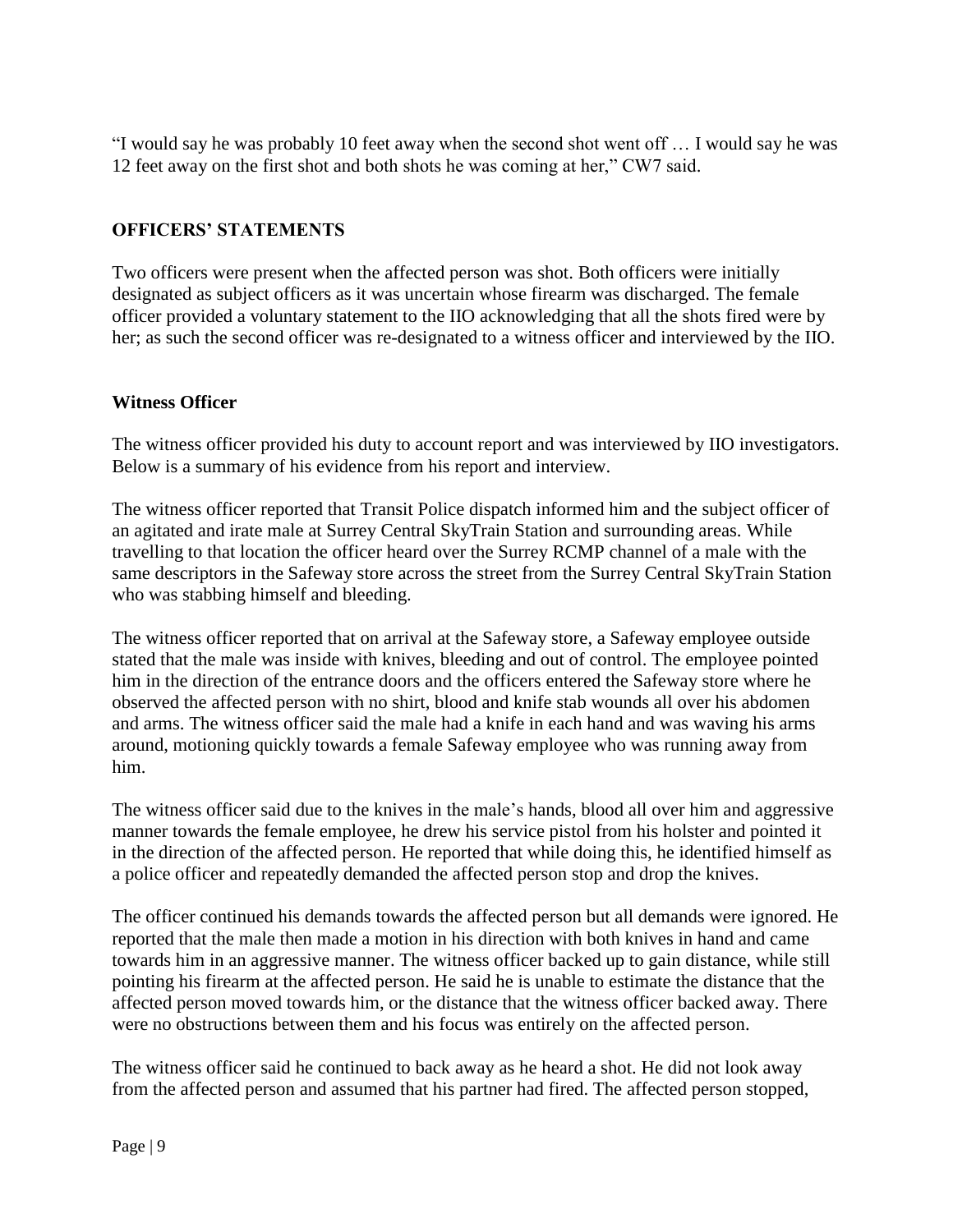and then continued towards the witness officer who now put his finger on the trigger of his own pistol which he had pointed at the affected person's chest.

The witness officer reported that he heard a second shot and the affected person fell to the ground and onto his right side as the officer continued to direct him to drop the knives and kept his firearm pointed. The affected person eventually dropped both knives. The officer approached and moved the knives away from the affected person.

The officer reported that at no time did he discharge his firearm.

The witness officer told the IIO that the force options he had were a sidearm (service pistol), pepper spray and baton. He had chosen to use the firearm because he felt that was the only appropriate use of force option capable of dealing with the circumstances as they presented to him.

The witness officer said he felt threatened as the affected person was aggressively approaching him with knives in hand. "Definitely high threat, and I was prepared to shoot," he said.

The officer added, "*there was no other level of force that would have, in my personal opinion, that I had on me that would have been able to deal with him in this situation at that time. The only option that I had was my sidearm because of his knives, and the weapons and the bleeding and the cutting of himself and hurting himself and trying to hurt other people. There was no other level of force that I could have used*."

The witness officer said he felt like he was in jeopardy as well as the safety of the others in Safeway, as a result of the actions of the affected person.

# **Subject Officer**

The subject officer provided a voluntary written statement to the IIO which is included below.

"On 28 December 2014 I was on duty, in uniform. My partner was (witness officer).

I was monitoring the Surrey RCMP channel. I heard a call about a male who had entered a convenience store, went behind the counter, and kept saying 'give me a knife.'

I then heard that the male had entered a near-by Safeway store.

When we arrived at the Safeway store an employee outside the store pointed and indicated that the male was inside. It was obvious that the employee knew what we were there for.

When I was entering the store I could see a male who matched the description I had heard over the radio.

The male had two knives in his hands. They were short kitchen-type knives.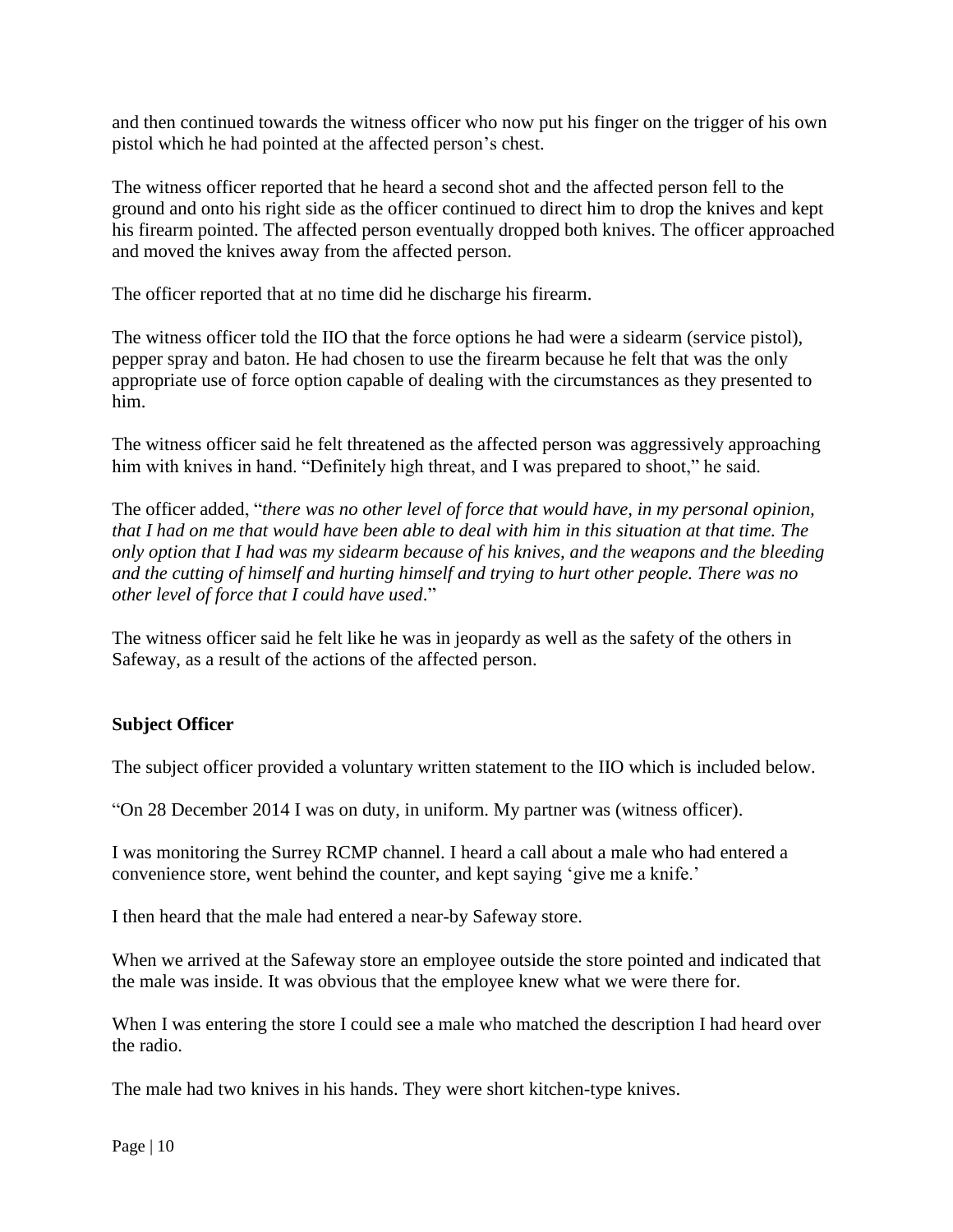The male had several slash marks to his arms and torso. I believed he had inflicted the injuries on himself. He was covered in blood. He was bug-eyed and sweating profusely. I believe he was very high on drugs, or in a severe episode of mental illness, or both.

When the male saw me he assumed a fighting stance. I identified myself as a police officer, and drew my service pistol. I believed that this was a situation which could very quickly pose a threat of bodily harm or death to myself or others in the store; that is, in a very few seconds the male could run towards myself, (the witness officer), or any of the civilians who were in the store. In addition, I hoped that drawing my service pistol would emphasize very clearly to the male that this was a serious incident that demanded immediate compliance by him.

At this point I believe there were a number of civilians in the store, and immediately outside the store. We could not simply retreat and leave the male to himself because he could easily and quickly have attacked one of the civilians or us.

I moved off to one side. This created a triangle, with me on one point, my partner (witness officer) on one point, and the male on the third point. The male was somewhat closer to (the witness officer) than myself.

I repeatedly ordered the male, in a loud voice, to drop the knives and to get on the ground. The male gave no verbal reply. He was totally focused on me and (the witness officer), but he didn't make any explicit movement or say any words to acknowledge the directions I was giving to him. Instead, he advanced on myself and (the witness officer). I continued to order the male to drop the knives and to get on the ground, but he did not comply. (The witness officer) was yelling similar commands.

The male suddenly advanced quickly towards (the witness officer) with both knives in his hands. In an instant he would be close enough to (the witness officer) to stab him, and cause grievous bodily harm or death. Since the male had not responded to any of my directions, since the male appeared to be very high on drugs or suffering from a severe episode of mental illness, and since the male was already almost within stabbing distance, I did not believe that any use of force short of a gunshot would be fast enough and decisive enough to stop the male from stabbing (the witness officer).

I fired one round from my service pistol. This did not stop the male. He put his hands up around his head, but continued to advance on (the witness officer).

I shot a second round at the male. This time he cried out or moaned, and collapsed onto the floor.

I immediately updated the communications centre about shots fired, and requested EHS Code 3. That concludes my use of force on this file."

Following normal protocol the subject officer's duty equipment was seized. The use of force options she had were her baton, OC spray and pistol.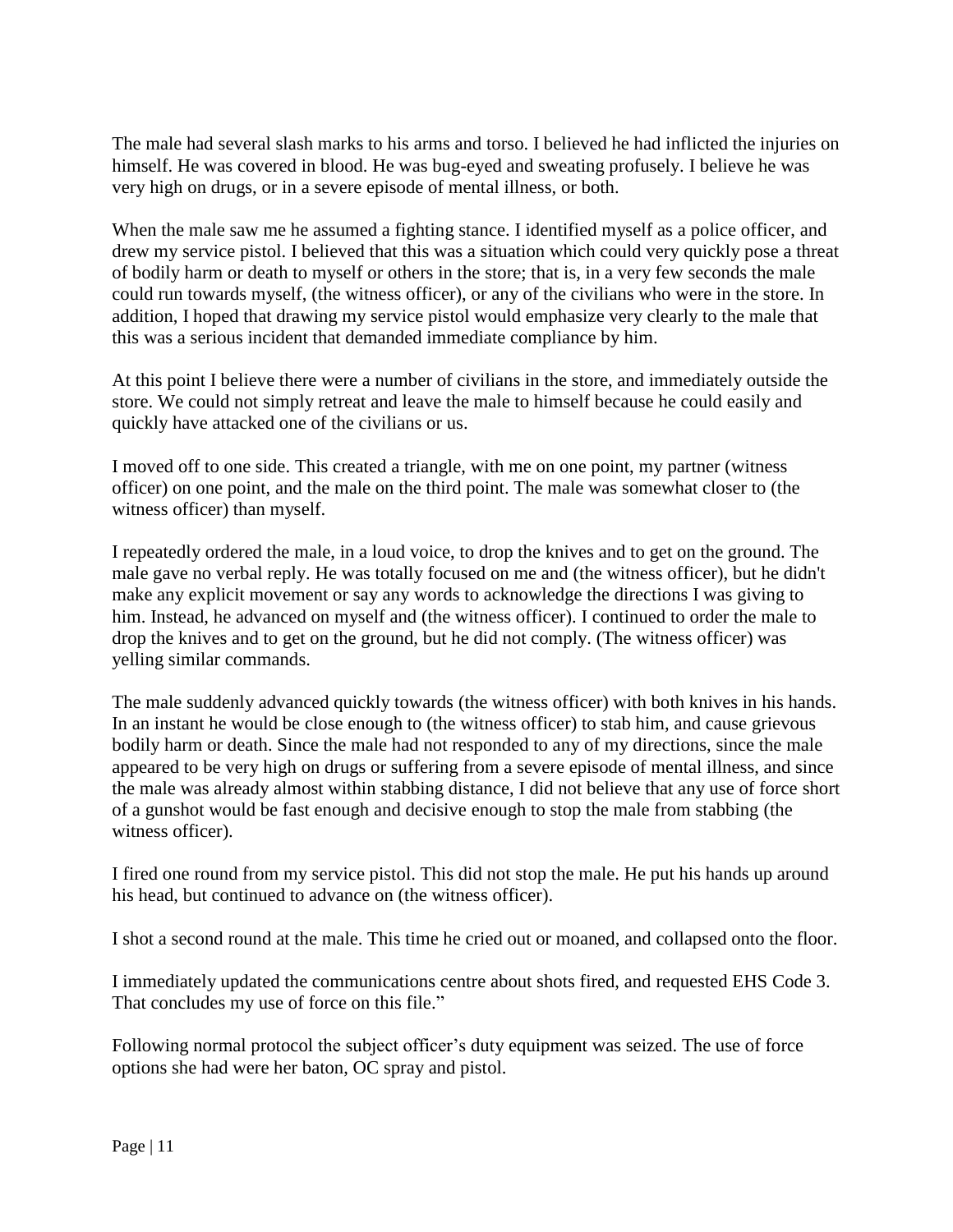### **MEDICAL EVIDENCE**

Records obtained by the IIO indicate Emergency Health Services attended to the affected person at 8:20 am and were on route to hospital two minutes later, arriving at Royal Columbian Hospital at 8:31. Once at Royal Columbian Hospital medical staff attempted to treat the affected person but he died in the operating room. Medical staff pronounced time of death at 0927 hours on 2014-12-28.

During the autopsy, two days later, it was determined the cause of death was as a result of "stab and gunshot wounds to the right arm and torso."

According to the autopsy report, the affected person suffered one gunshot wound to the right side of the abdomen, one gunshot wound to the right arm, fourteen (14) stab wounds to the abdomen, one gaping wound to the right arm, one superficial cut to the right index finger and a few other minor skin injuries were identified on the body. The entrance gunshot wound to the right side of the abdomen could be aligned with the exit gunshot wound to the right forearm. The entrance gunshot wound to the right side of the abdomen therefore may represent a re-entry gunshot wound.

# **FIREARMS EVIDENCE**

In accordance with established practice, the pistols of both the subject and witness officers were seized. Other physical evidence gathered included the bullet recovered at autopsy and a bullet recovered from the scene. Two shell casings were also recovered in the Safeway store. No other bullets or shell casings were found.

Both shell casings, both bullets and both firearms were sent to the Firearms Forensic Laboratory where they were examined to determine if the expended cartridge cases were ejected from either of the pistols and if the fired bullets were fired from either of the pistols. These analyses included microscopic examinations and comparisons. This analysis was done because of a discrepancy in witness testimonies around which officer fired their duty weapon. According to the laboratory results both of the expended cartridge cases were fired from the subject officer's pistol.

#### **TRAINING**

Training records were obtained by the IIO and both officers were current in their firearms qualification. Both officers also had current Crisis Intervention and De-escalation Training as of July 2014.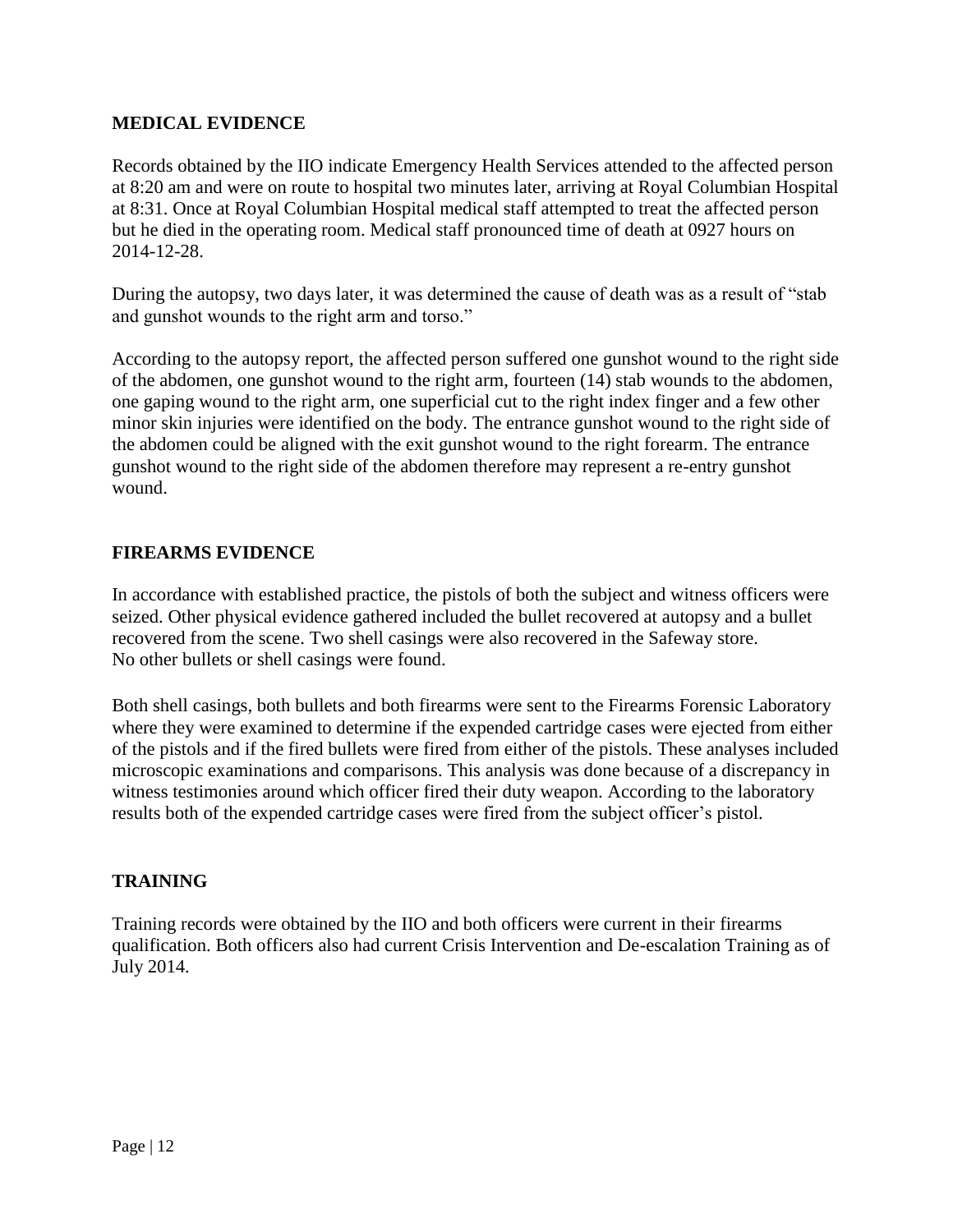# **LAW**

Culpability for an officer's use of force is governed by the following provisions set out in the *Criminal Code of Canada*:

- 1. A police officer acting as required or authorized by law "is, if he acts on reasonable grounds, justified in doing what he is required or authorized to do and in using as much force as is necessary for that purpose." (section 25(1)).
- 2. A police officer "is not justified for the purposes of subsection (1) … in using force that is intended or is likely to cause death or grievous bodily harm unless the [officer] believes on reasonable grounds that it is necessary for the self-preservation of the [officer] or the preservation of any one under that [officer's] protection from death or grievous bodily harm" (section 25(3)).
- 3. Any police officer who uses force "is criminally responsible for any excess thereof according to the nature and quality of the act that constitutes the excess." (section 26).

# **ANALYSIS**

In this case, there are numerous witnesses to the events leading up to and of the shooting of the affected person in the Safeway store near the Surrey SkyTrain Station. While there are many minor differences, all of the witnesses are consistent with regard to descriptions of his behaviour.

The affected person actions resulted in police being summoned first to the Surrey Central bus loop, then to a nearby convenience store and finally to the Safeway up the street. While travelling to the location of the first two complaints, the subject and witness officers heard and responded to the call from Safeway.

The description by the subject officer of what she saw and how she responded to the events unfolding upon her arrival at the Safeway store is consistent with both the witness officer's account, most of the eyewitnesses and particularly that of civilian witness 7, who was in the most advantageous position to view the incident from a similar perspective as the involved officers.

Although one witness was sure the witness officer fired his weapon, and another witness felt both officers had fired their pistols but wasn't sure, only two shell casings were located and markings on those casings were scientifically determined to have been definitively expelled from the subject officer's weapon. The audio recording of the 911 call made by CW6 records two gunshot-like sounds; one bullet was found within Safeway while the other was removed from the affected person's body at autopsy.

Both officers said they believed that the affected person was an immediate deadly threat either to themselves, their partner or people in the store. Both officers chose the firearm as their use of force option.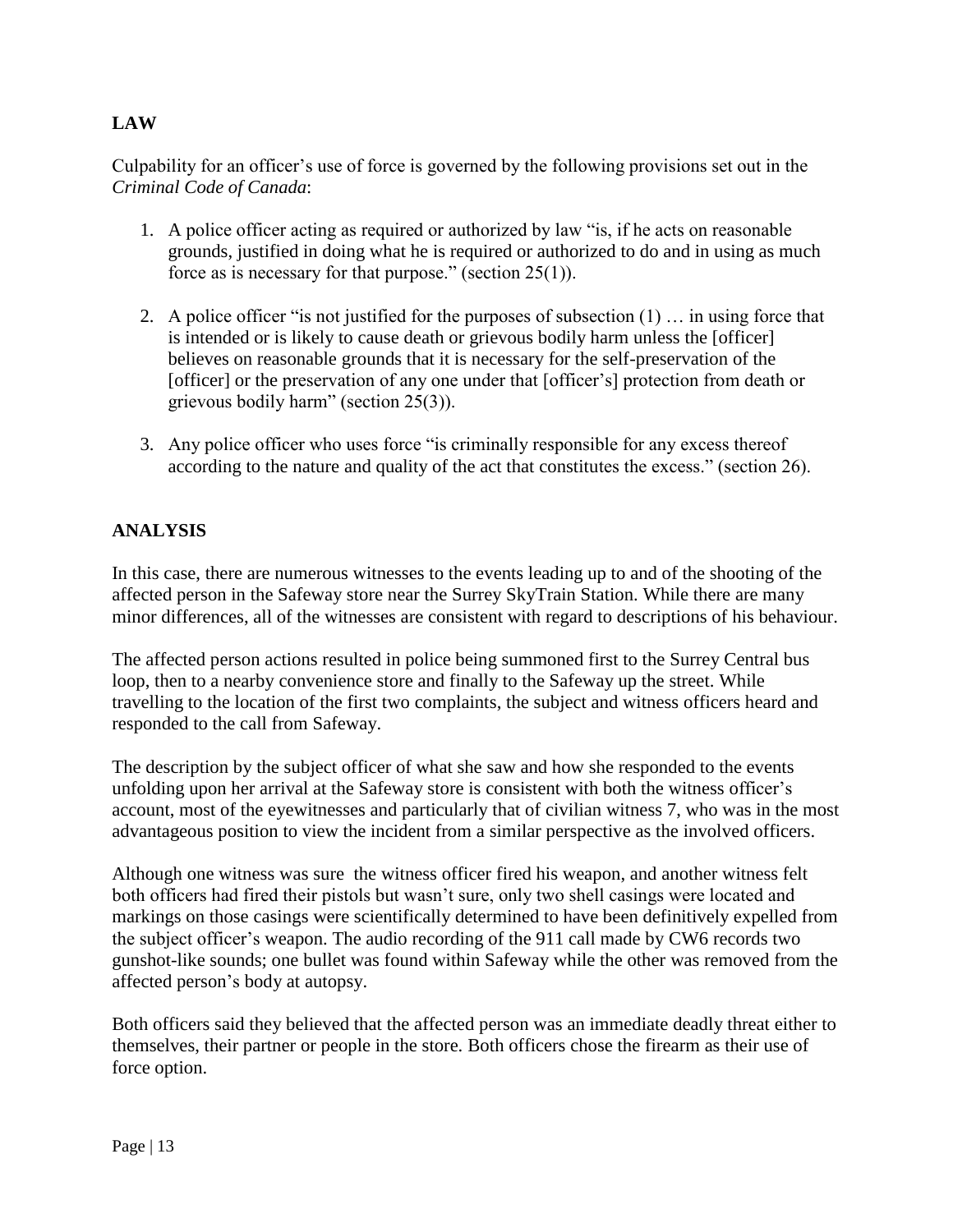The caveat on the use of force set in s. 25(3) of the Criminal Code of Canada that applies where the force used is intended or is likely to cause death or grievous bodily harm, requires that there must be a reasonable belief by that officer that the force is necessary for the self-preservation of the officer or the preservation of any one under her protection from death or grievous bodily harm. The allowable degree of force to be used remains constrained by the principles of 'proportionality, necessity and reasonableness'.<sup>2</sup>

In terms of proportionality the subject officer had three use-of-force options available to her; her baton, her OC (pepper) spray and her pistol. A baton or OC spray against an uplifted knife (which can easily be lethal) is less than proportional on a simple scale of how lethal a given item may be and if less than completely effective in defending herself could have resulted in serious harm or death to the officer.

As such, the subject officer's service pistol was a reasonable option in the face of an uplifted knife.

In so far as the criteria of necessity and reasonableness relate, the subject officer arrived at the Safeway and was within seconds confronted by a shirtless male with multiple wounds who was brandishing two knives which he would not drop upon being directed to do so. Seconds later the 'male suddenly advanced quickly towards (the witness officer) with both knives in his hands'.

The subject officer's account is consistent with objective eyewitness evidence and sets out her subjective belief respecting both the necessity and reasonableness of her response of initially firing the service pistol at the affected person. The use of force would appear to be reasonable given the totality of the circumstances.

When the initial shot failed to stop the male with the knife, the subject officer reported that: "This did not stop the male. He put his hands up around his head, but continued to advance on (the witness officer). I shot a second round at the male."

The subject officer's comment that the affected person continued to advance is again consistent with objective eyewitness accounts and her subjective belief of a continuing threat and of the necessity to use further force to stop that threat. The second shot would also appear to have been a reasonable response to a potentially deadly threat.

Having determined that the subject officer did not use excessive or unreasonable force, an analysis of potential offences is not required.

<sup>&</sup>lt;sup>2</sup> The Supreme Court of Canada in R. v. Nasogaluak, 2010 SCC 6